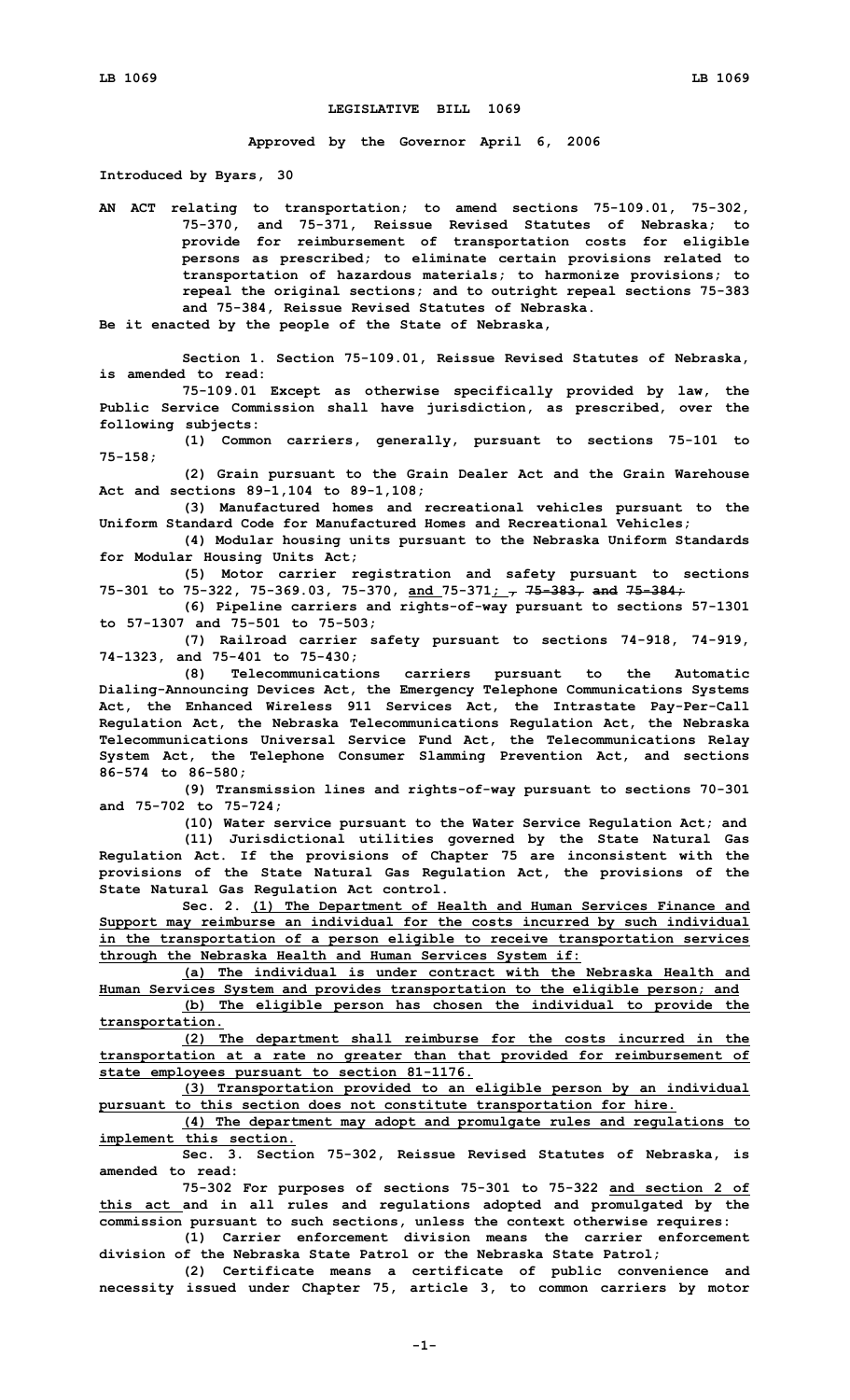**LB 1069 LB 1069**

**vehicle;**

**(3) Civil penalty means any monetary penalty assessed by the commission or carrier enforcement division due to <sup>a</sup> violation of Chapter 75, article 3, or section 75-126 as such section applies to any person or carrier specified in Chapter 75, article 3; any term, condition, or limitation of any certificate or permit issued pursuant to Chapter 75, article 3; or any rule, regulation, or order of the commission, the Division of Motor Carrier Services, or the carrier enforcement division issued pursuant to Chapter 75, article 3;**

**(4) Commission means the Public Service Commission;**

**(5) Common carrier means any person who or which undertakes to transport passengers or household goods for the general public in intrastate commerce by motor vehicle for hire, whether over regular or irregular routes, upon the highways of this state;**

**(6) Contract carrier means any motor carrier which transports passengers or household goods for hire other than as <sup>a</sup> common carrier designed to meet the distinct needs of each individual customer or <sup>a</sup> specifically designated class of customers without any limitation as to the number of customers it can serve within the class;**

**(7) Division of Motor Carrier Services means the Division of Motor Carrier Services of the Department of Motor Vehicles;**

**(8) Escort services means an attendant or caregiver accompanying <sup>a</sup> minor or persons who are physically, mentally, or developmentally disabled and unable to travel or wait without assistance or supervision;**

**(9) Highway means the roads, highways, streets, and ways in this state;**

**(10) Household goods means personal effects and property used or to be used in <sup>a</sup> dwelling, when <sup>a</sup> part of the equipment or supply of such dwelling, and similar property as the commission may provide by regulation if the transportation of such effects or property, is:**

**(a) Arranged and paid for by the householder, including transportation of property from <sup>a</sup> factory or store when the property is purchased by the householder with the intent to use in his or her dwelling; or (b) Arranged and paid for by another party;**

**(11) Intrastate commerce means commerce between any place in this state and any other place in this state and not in part through any other state;**

**(12) Motor carrier means any person other than <sup>a</sup> regulated motor carrier who or which owns, controls, manages, operates, or causes to be operated any motor vehicle used to transport passengers or property over any public highway in this state;**

**(13) Motor vehicle means any vehicle, machine, tractor, trailer, or semitrailer propelled or drawn by mechanical power and used upon the highways in the transportation of passengers or property but does not include any vehicle, locomotive, or car operated exclusively on <sup>a</sup> rail or rails;**

**(14) Permit means <sup>a</sup> permit issued under Chapter 75, article 3, to contract carriers by motor vehicle;**

**(15) Person means any individual, firm, partnership, limited liability company, corporation, company, association, or joint-stock association and includes any trustee, receiver, assignee, or personal representative thereof;**

**(16) Private carrier means any motor carrier which owns, controls, manages, operates, or causes to be operated <sup>a</sup> motor vehicle to transport passengers or property to or from its facility, plant, or place of business or to deliver to purchasers its products, supplies, or raw materials (a) when such transportation is within the scope of and furthers <sup>a</sup> primary business of the carrier other than transportation and (b) when not for hire. Nothing in sections 75-301 to 75-322 shall apply to private carriers except sections 75-307 to 75-307.03 as they apply to private carriers; and**

**(17) Regulated motor carrier means any person who or which owns, controls, manages, operates, or causes to be operated any motor vehicle used to transport passengers, other than those excepted under section 75-303, or household goods over any public highway in this state.**

**Sec. 4. Section 75-370, Reissue Revised Statutes of Nebraska, is amended to read:**

**75-370 Enforcement of sections 75-307 to 75-307.03, and 75-309, 75-383, and 75-384 shall be carried out by the carrier enforcement division of the Nebraska State Patrol or the Nebraska State Patrol pursuant to the rules and regulations adopted and promulgated by the commission to enforce such sections. Any violation of such sections by any regulated motor carrier, motor carrier, or private carrier shall be referred to the commission for disposition under section 75-156, and the commission may take any other action**